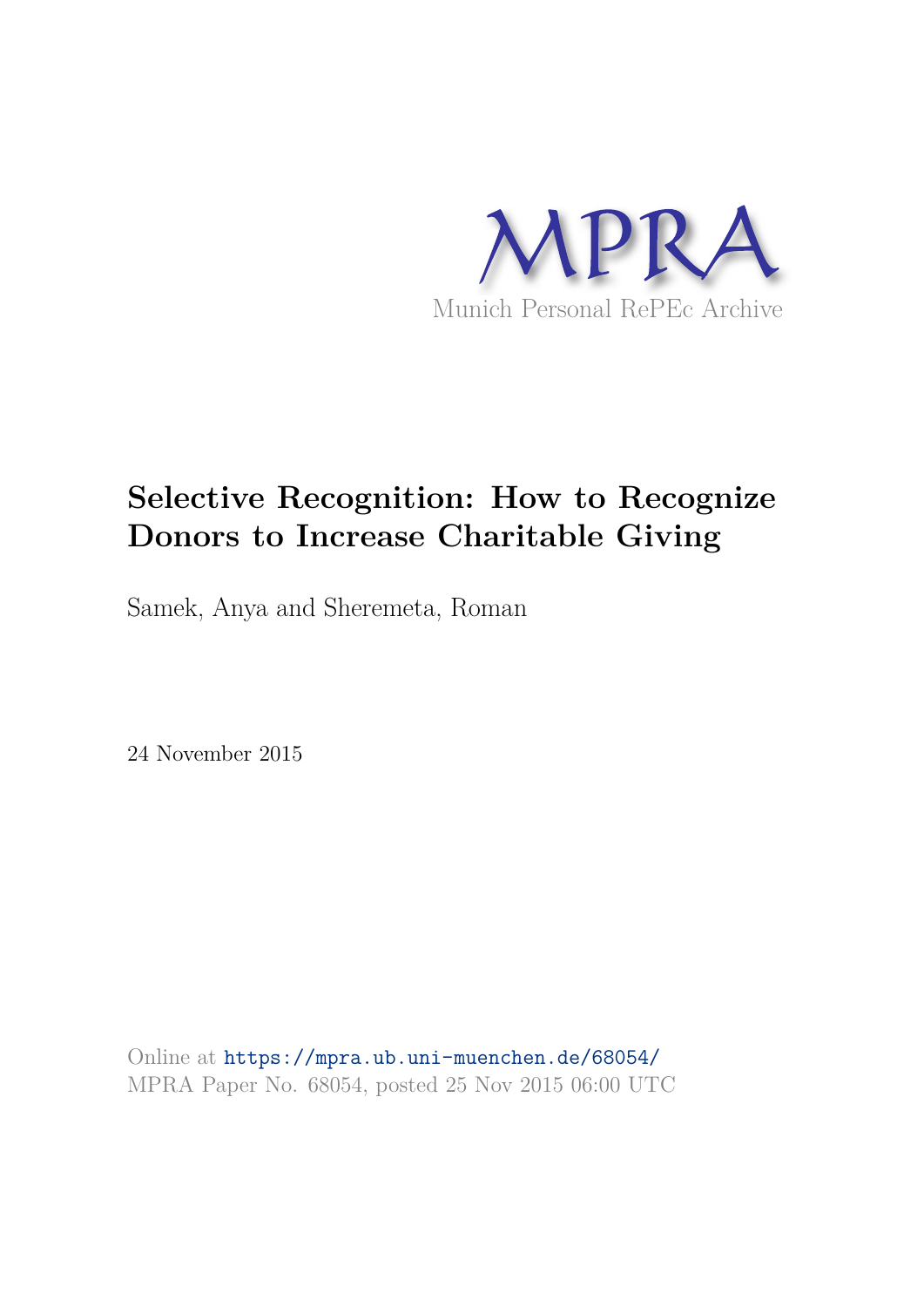## Selective Recognition: How to Recognize Donors to Increase Charitable Giving

Anya Samek<sup>a</sup> Roman M. Sheremeta  $b,c,*$ 

<sup>a</sup> Center for Economic and Social Research, University of Southern California 635 Downey Way, Los Angeles, CA 90089, USA <sup>b</sup> Weatherhead School of Management, Case Western Reserve University 11119 Bellflower Road, Cleveland, OH 44106, USA <sup>c</sup> Economic Science Institute, Chapman University One University Drive, Orange, CA 92866, USA

#### November 24, 2015

### **Abstract**

Recognizing donors by revealing their identities is important for increasing charitable giving. We conducted a field experiment to examine how different recognition methods impact giving, and found that all forms of recognition that we examined had a positive impact on increasing donations, whereby recognizing only highest donors (positive recognition) and recognizing only lowest donors (negative recognition) had the most pronounced effect. We argue that selective recognition (both positive and negative) creates tournament-like incentives. Recognizing the highest donors activates the desire to seek a positive prize of prestige, thus increasing the proportion of donors who contribute large amounts. Recognizing the lowest donors activates the desire to avoid a negative prize of shame, thus decreasing the proportion of donors who do not contribute or contribute very little. Therefore, selective recognition is an effective tool that can be used in the field by charities to increase donations.

*JEL Classifications:* C93, D64 *Keywords*: charity donations, recognition, information, experiments

\* Corresponding author: Roman M. Sheremeta[, rms246@case.edu](mailto:rms246@case.edu)

We want to thank Tristin Ganter, Phuong Ta and Amanda Chuan for valuable research assistance. Also, we want to thank Sera Linardi, John List, Lise Vesterlund, and participants at the Science of Philanthropy Initiative Conference for helpful discussions and comments. Finally, we wish to thank the John Templeton Foundation through the Science of Philanthropy Initiative for research funding. Any remaining errors are ours.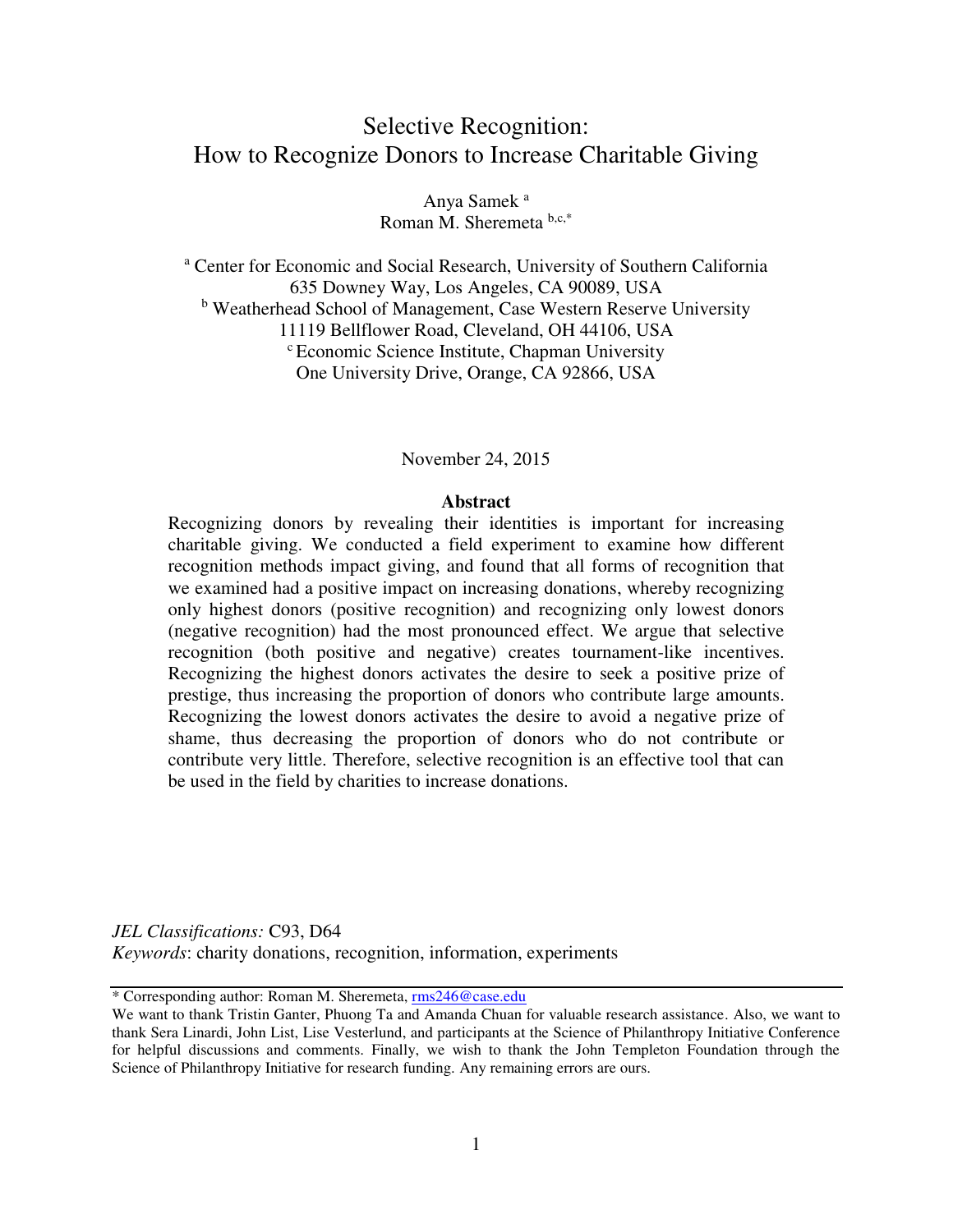### **1. Introduction**

 $\overline{a}$ 

*"Positive recognition has long been a trusted way of raising money on college campuses, where buildings, benches, and even the insides of library books bear the names of donors. But in an effort to spur gifts among young soon-to-be alumni, students at two Ivy League institutions are trying a different approach: publicizing the names of seniors who don't contribute to their class." - Chronicle of Higher Education*<sup>1</sup>

The desire for social approval is one of the reasons why individuals act more generously when their generosity is viewable by others (Hollander, 1990). Studies have shown that recognizing donors by revealing their identity increases contributions to public goods and donations to charities.<sup>2</sup> However, very little is known about what kind of recognition is more effective in the field. For example, a charity may decide to recognize all donors by printing their names in newsletters. Alternatively, the charity may choose to recognize only the highest donors by naming buildings after them or posting their names on the walls. In our opening example, two Ivy League universities chose yet another approach by publicizing the names of seniors who do not contribute to their class, thus attempting to shame the non-contributors into giving. Although one can provide a number of arguments for or against using each of these approaches in practice, it is an empirical question of which approach is better at increasing charitable donations.

We conducted a randomized field experiment in a suburb of Chicago to investigate the impact of different recognition schemes on donations to a charity. Over 200 individuals recruited from the community were randomly assigned to small groups of 5-8 individuals and had an

<sup>&</sup>lt;sup>1</sup> From the Chronicle of Higher Education: [http://chronicle.com/article/Students-at-2-Ivy-League/125056/.](http://chronicle.com/article/Students-at-2-Ivy-League/125056/)

<sup>&</sup>lt;sup>2</sup> Studies showing the positive effect of recognition include Andreoni and Petrie (2004), Rege and Telle (2004), Soetevent (2005), Karlan and McConnell (2014), Jones and Linardi (2014), and Samek and Sheremeta (2014). Social recognition has also been found effective in voter turnout, blood donation, consumption of private goods, and tournaments (Gerber et al., 2008; Lacetera and Macis, 2010; Mago et al., 2015; Clingingsmith and Sheremeta, 2015).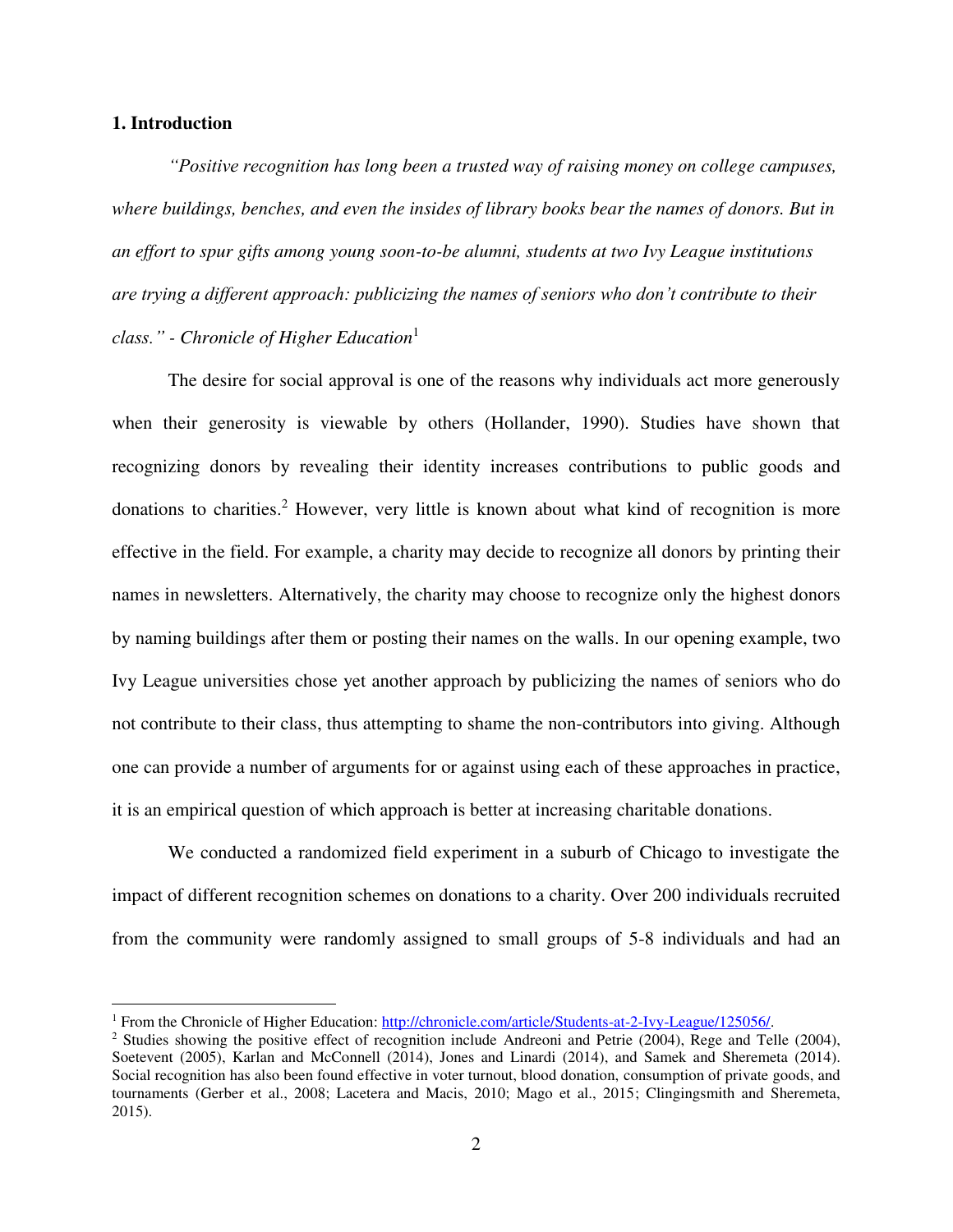opportunity to donate part of their \$10 earnings from the experiment to the American Red Cross. In the *no recognition* treatment, only donation amounts were displayed to the group at the end of the experiment. In the *full recognition* treatment, we also publicized all individuals' names next to their donations. In the *positive recognition* treatment, we publicized only the names of the highest donors next to their donations. In the *negative recognition* treatment, we publicized the names of the lowest donors (including publicizing those who gave \$0).

We found that all forms of recognition have a positive impact on increasing donations, with selective recognition (both positive and negative) having the most pronounced and significant effect. However, the underlying mechanisms for why positive and negative recognition are effective are very different. Negative recognition encourages higher donations through discouraging donations lower than \$5, while positive recognition encourages maximum donations of \$10. This suggests that recognition encourages giving in two important ways: (i) participants in the *negative recognition* treatment donate more to avoid shame from being recognized as a low donor while (ii) participants in the *positive recognition* treatment donate more to experience prestige from being recognized as a high donor. Participants who were most affected by recognition are those who said that it is very important what others think about them. Finally, we found that participants who regularly donate to charities donated more in our experiment while participants who regularly donate to church donate less in our experiment, suggesting that donations to charities and donations to church are substitutes.

Our findings have practical implications. For example, we show that recognizing the highest or the lowest donors by revealing their identities is the most effective recognition method. The main reason is that selective recognition creates tournament-like incentives, encouraging donors to seek a positive prize of prestige and avoid a negative prize of shame.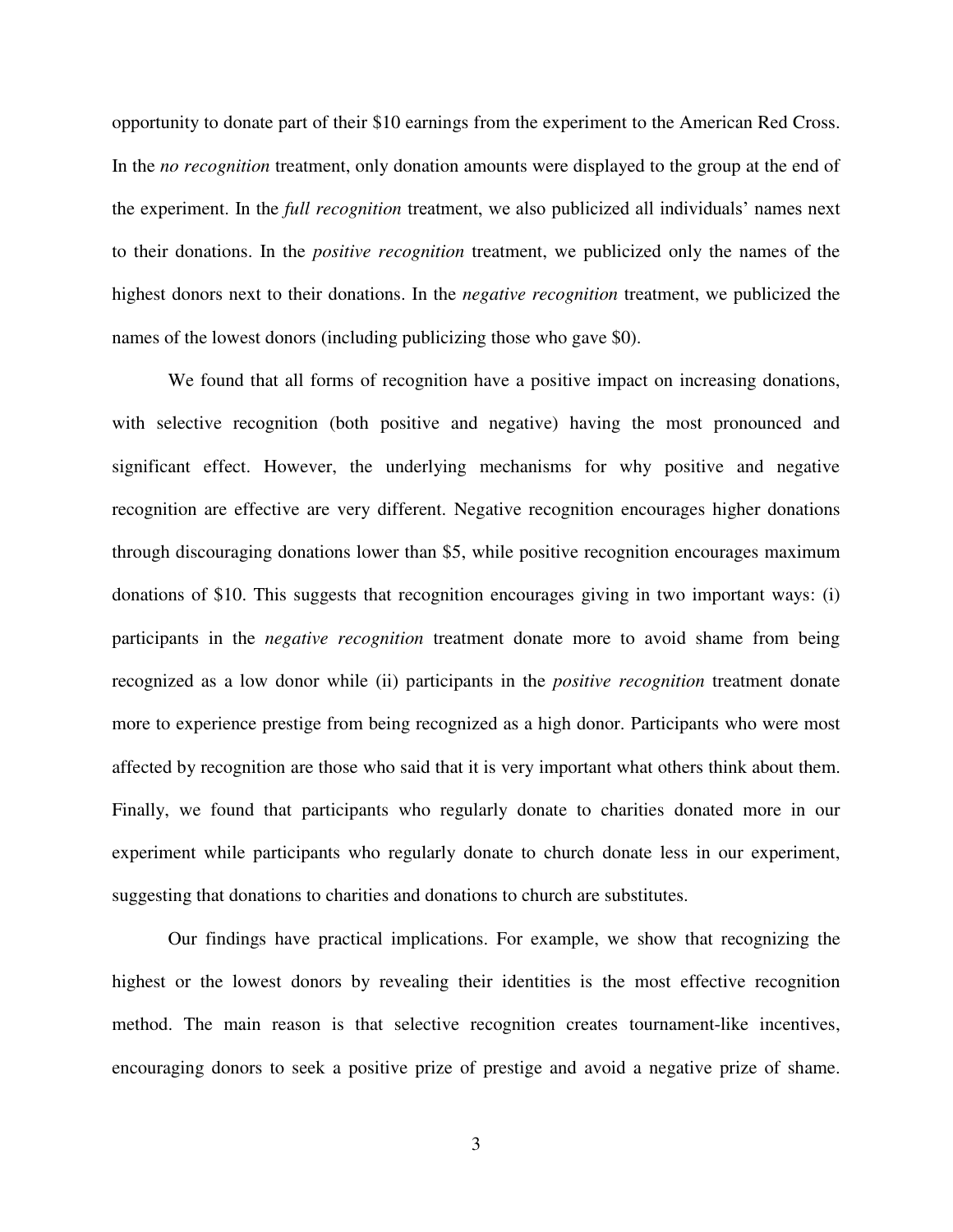Therefore, when recognizing donors or when publishing annual reports, practitioners should be creative in utilizing tournament-like incentives by recognizing their top contributors, and in some instances (as in the case with our opening example) shaming non-contributors. However, practitioners should be careful when choosing negative incentives (such as shaming noncontributors), because they also face the first-order problem of attracting and retaining contributors. Given the opportunity of free entry and exit, individuals may simply avoid contributing to communal and charity groups that identify the lowest contributors.

### **2. Methodology**

### **2.1 Theoretical Background**

Related work has proposed different motivations for giving to charities. Behavioral arguments for why individuals contribute positive amounts to charities and public goods include pure altruism (Bergstrom et al., 1986; Harbaugh et al., 2007), 'warm glow' (Andreoni, 1989, 1990; Gneezy et al., 2014) and inequality aversion (Rabin, 1993; Fehr and Schmidt, 1999). It is also possible that individuals incur a utility loss by contributing below the socially acceptable amount, whereby the acceptable amount can be signaled by the fundraiser through recommended amounts (Edwards and List, 2013) or through giving information about a past amount given by a previous donor (Croson and Shang, 2008; Shang and Croson, 2009).

Empirical evidence that individuals give more when they are recognized suggests a role for recognition as an additional reason for giving (Andreoni and Petrie, 2004; Soetevent, 2005; Karlan and McConnell, 2014; Samek and Sheremeta, 2014). According to the model of Benabou and Tirole (2006), individuals have a utility for social image. When recognition is introduced, an effort to preserve a high social image adds to the motivation to give to charity. In a different model, Vesterlund (2003) suggests that recognition increases contributions since donors have a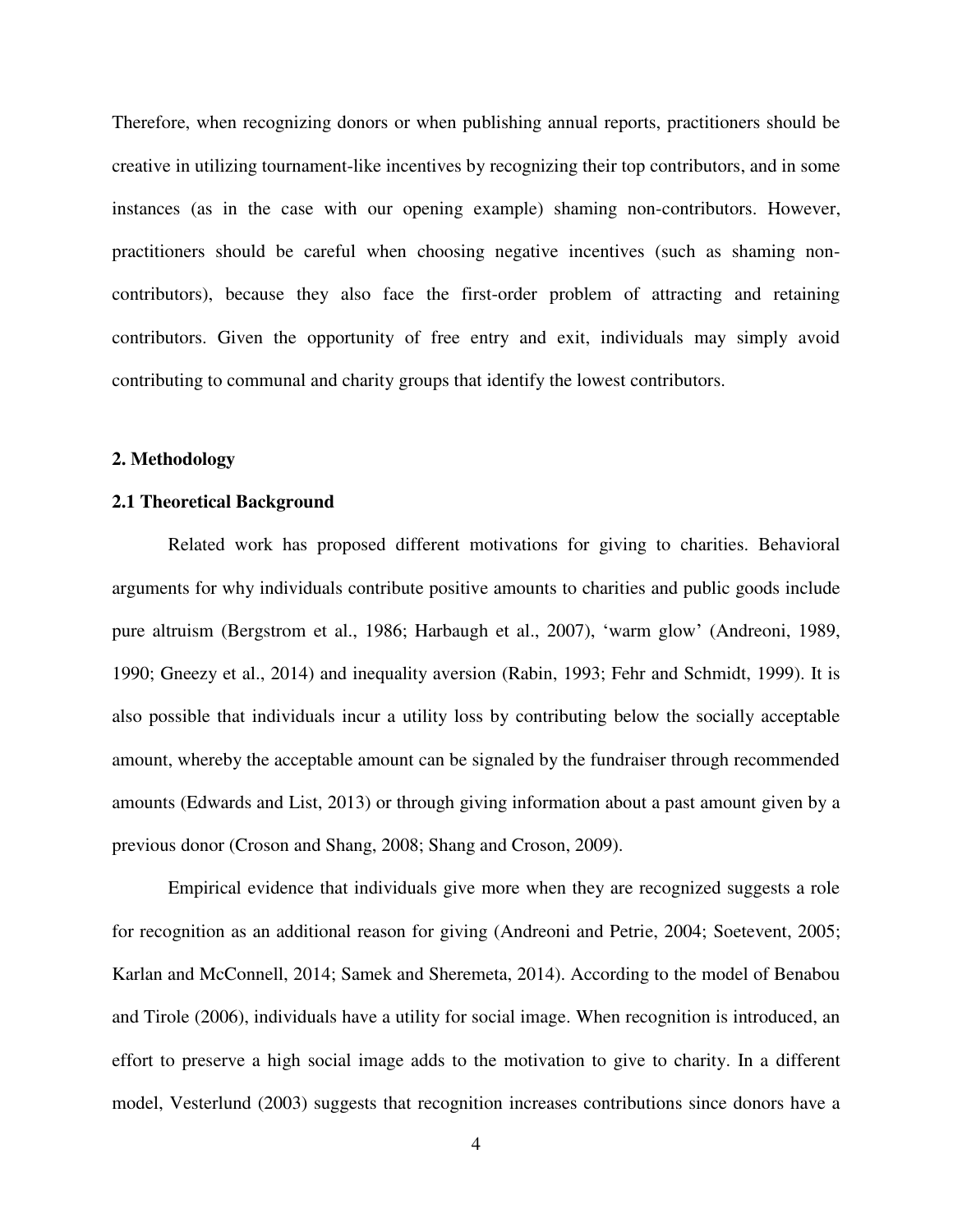preference for being role models for others. Therefore, we should expect that the desire for preserving social image (as suggested by Benabou and Tirole, 2006) and the quest to be a role model for others (as suggested by Vesterlund, 2003) should encourage higher donations when all donors are recognized (*full recognition* treatment) compared to the case when no donors are recognized (*no recognition* treatment).

According to Samek and Sheremeta (2014), recognizing the highest donors activates the desire to seek prestige (Hollander, 1990; Harbaugh, 1998), while recognizing the lowest donors activates the desire to avoid shame (Frank, 1988; Gilbert, 1998; Ketelaar, 2004). Therefore, relative to the baseline treatment (*no recognition* treatment) we expect higher donations both when the highest donors are recognized (*positive recognition* treatment) and when the lowest donors are recognized (*negative recognition* treatment).

The comparison of positive and negative recognition versus full recognition requires additional consideration. On one hand, full recognition incorporates both positive and negative recognition, since recognizing all donors implies also recognizing the highest and the lowest donors. On the other hand, recognizing only the highest or only the lowest donors singles them out and makes their social identities more salient. This singling out amplifies prestige or shame since all attention is focused only on the sub-set of donors who are recognized. In a sense, singling out creates tournament-like incentives, encouraging donors to seek a positive prize of prestige and avoid a negative prize of shame.<sup>3</sup> Such incentives should strengthen the effects of prestige under positive recognition and shame under negative recognition, thus generating higher donations than full recognition. In addition, individuals who care most about what others think of them might be more likely to be affected by the negative and positive recognition relative to

 $\overline{a}$ 

 $3$  It is well documented that tournament-like incentives are powerful at motivating individuals (Dechenaux et al., 2015). Moreover, such incentives are even more powerful than predicted by the standard game theory (Sheremeta, 2013, 2015, 2016).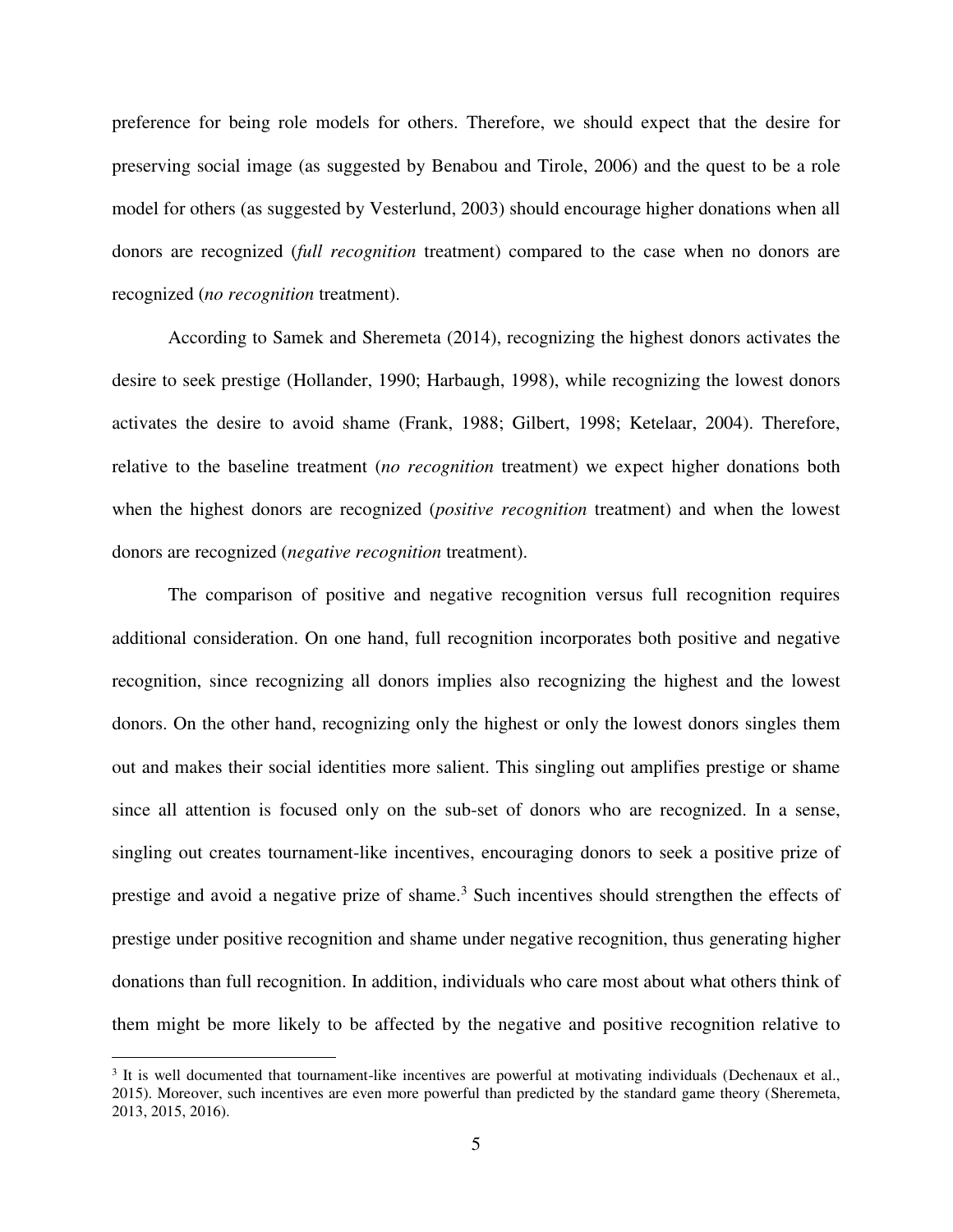individuals who do not care as much about what others think, and individuals who perceive themselves as high or low on the social ladder may be differently affected by the treatments. Ultimately, this is an empirical question that we address with our experiment.

### **2.2 Experimental Design**

 $\overline{a}$ 

In the Harrison and List (2004) taxonomy, our experiment is a 'framed field experiment'. The experiment involved 205 individuals who were recruited from families participating in an early childhood study in a suburb of Chicago.<sup>4</sup> Upon arriving to the experiment, participants were randomly assigned to small groups of 5-8 individuals and had the opportunity to donate part of their endowment to the American Red Cross. Each group participated in a separate session and room. At the beginning of the session, all participants identified themselves by writing their first and last name on a nametag that was displayed to the others at all times. Participants sat in a circle facing each other and were given a walled lapboard (that we call a 'privacy screen') so that all decisions could be made in private. Participants were instructed not to communicate with one another. Participants were given the instructions, which included a description of the American Red Cross (see the Appendix). The researcher also handed out a short quiz on understanding and went over the responses with the participants.

Each participant earned \$10 for coming to the experiment, which was announced in advance and distributed at the end of the experiment. Participants received an additional endowment of \$10 (ten, \$1 bills) to use in the experiment. Participants placed the amount that

<sup>4</sup> Recruitment for the study was done through the 'Living Lab' at the Chicago Heights Early Childhood Center in Chicago Heights, IL. Over 2,000 subjects make up this pool of households from Chicago Heights and the surrounding area, and are invited to participate in field experiments on a semi-regular basis. Participants in this study had not participated in a similar study in the past, and we asked participants to indicate whether they knew anyone else in their group, separating them into separate groups if they said they knew anyone. In a survey following the experiment, we also asked participants state whether anyone in their group was a friend, and about 7% of participants said they were friends with someone in their group. Our results do not change when we control for this in the analysis.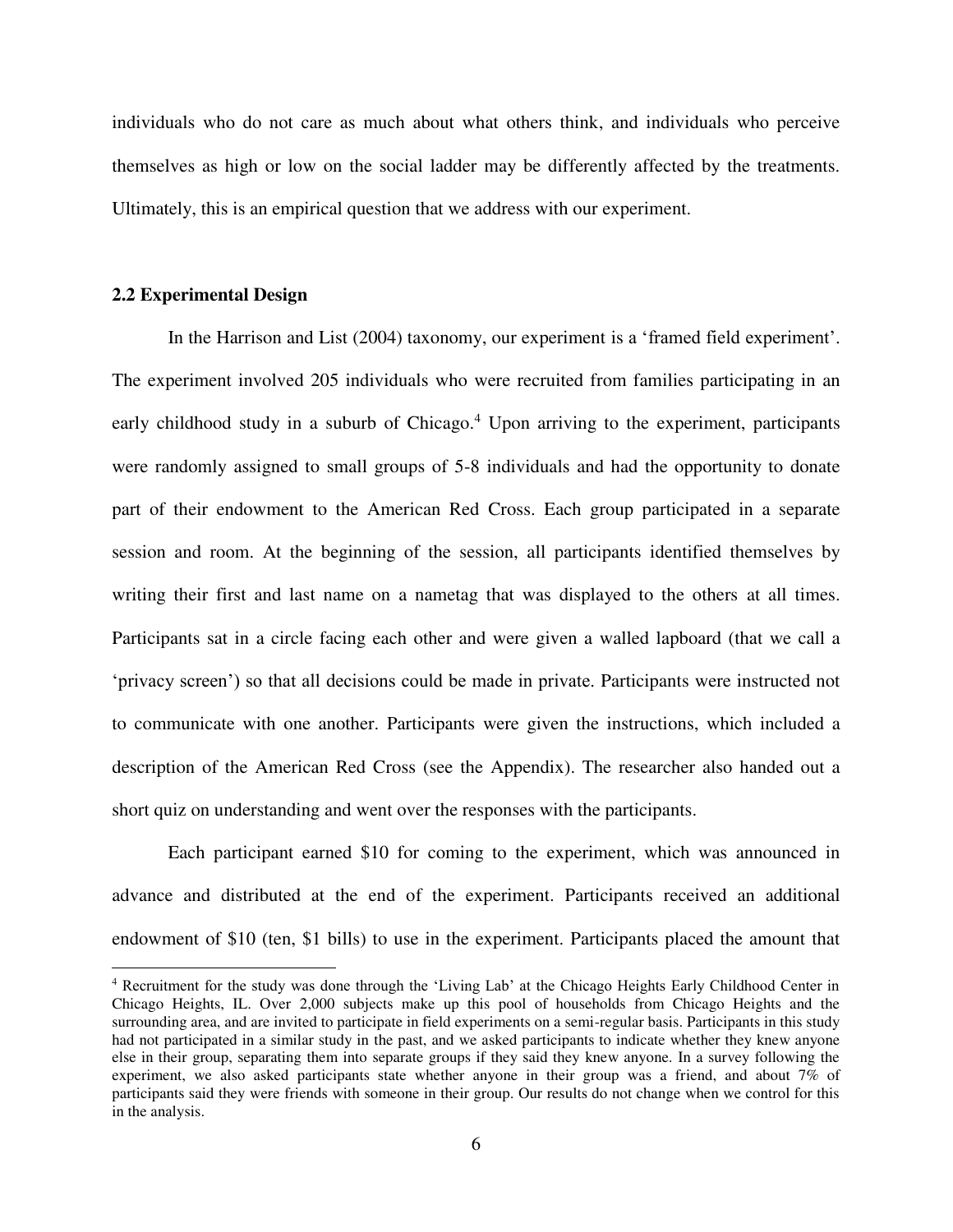they wanted to give to the Red Cross in one envelope (labeled 'give') and the amount that they wanted to keep in the other envelope (labeled 'keep'). This decision was made quietly and in private. The researcher collected the 'give' envelopes and tallied the totals at the back of the room. The donation decision was only made once.

At the end of the decision, all individual donations (including \$0 donations) were displayed on the board at the front of the room sorted from the largest to the smallest. We conducted four treatments in which we experimentally manipulated the recognition information available to participants at the end of the experiment (see Table 1). In the *no recognition* treatment, no additional information was available about the amounts that each person gave. In the *full recognition* treatment, we told participants prior to their decision that the first and the last name of each group member would be written next to each donation amount at the end. In the *positive recognition* treatment, participants learned that the first and the last name of two highest donors would be displayed, but that the remaining participants would not be recognized. Finally, in the *negative recognition* treatment, participants learned that the first and the last name of two lowest donors (including \$0) would be displayed, and the other participants would not be recognized. In case of ties, the order of names was randomly determined.

At the end of the experiment, participants responded to a short questionnaire, which included basic demographic questions as well as questions about overall charitable giving habits, tendency to care about what others think and one's perceived social status. The experiment lasted approximately 30 minutes. The researchers sent all the donated money to the Red Cross via web payment within a week following the experiment, and participants were instructed that they could receive a confirmation email if they wished.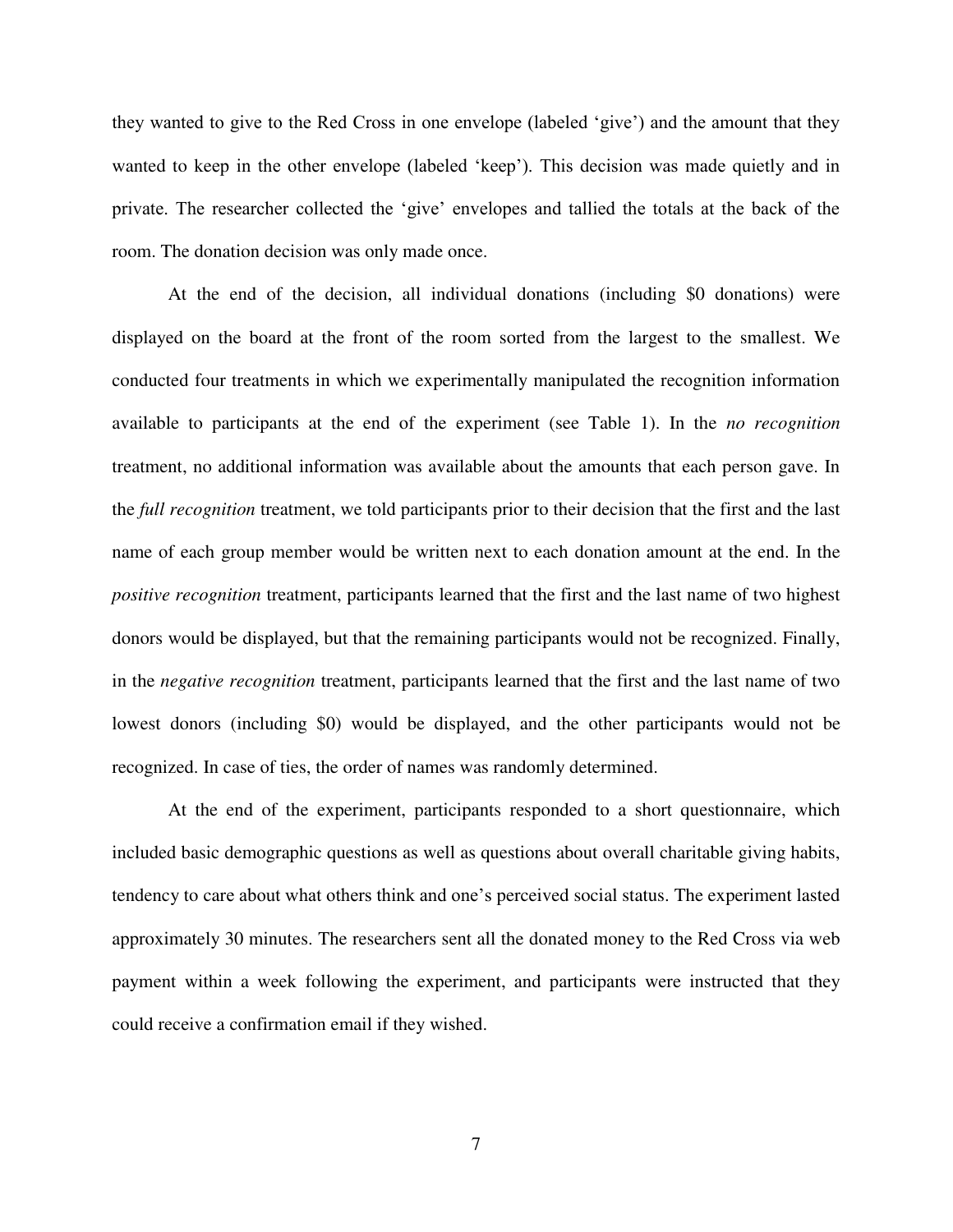### **3. Results**

### **3.1. Average Donations**

Figure 1 summarizes the average donation by treatment. In the *positive recognition* treatment the average donation is \$6.93, followed by \$6.29 in the *negative recognition* treatment, then by \$6.02 in the *full recognition* treatment, and finally by \$5.26 in the *no recognition* treatment. Even in the baseline *no recognition* treatment, individuals on average give more than 50% of their available earnings to the Red Cross. Compared to the real donation experiment with university students of Eckel and Grossman (1996), individuals in our experiment gave more. A major difference in our experiment is that even in the baseline treatment, all donation amounts are immediately revealed, while in Eckel and Grossman's experiment, no donation amounts are revealed and the experiment was double blind. In addition, literature suggests that community members (as in our experiment) tend to give more than students to charity (Carpenter et al., 2008).

When comparing the four treatments, we find that all forms of recognition increase donations relative to the baseline treatment, with positive recognition and negative recognition having the highest impact. Compared to no recognition, individuals on average donate \$1.67 more when positive recognition is introduced (Wilcoxon Mann-Whitney test,  $p$ -value = 0.01) and donate \$1.03 more when negative recognition is introduced (Wilcoxon Mann-Whitney test, pvalue  $= 0.05$ ). Individuals also donate \$0.76 more in full recognition relative to no recognition; however, this is not significant at the conventional level (Wilcoxon Mann-Whitney test, p-value  $= 0.12$ ). We do not find any significant differences between the positive, negative and full recognition treatments (all p-values > 0.20).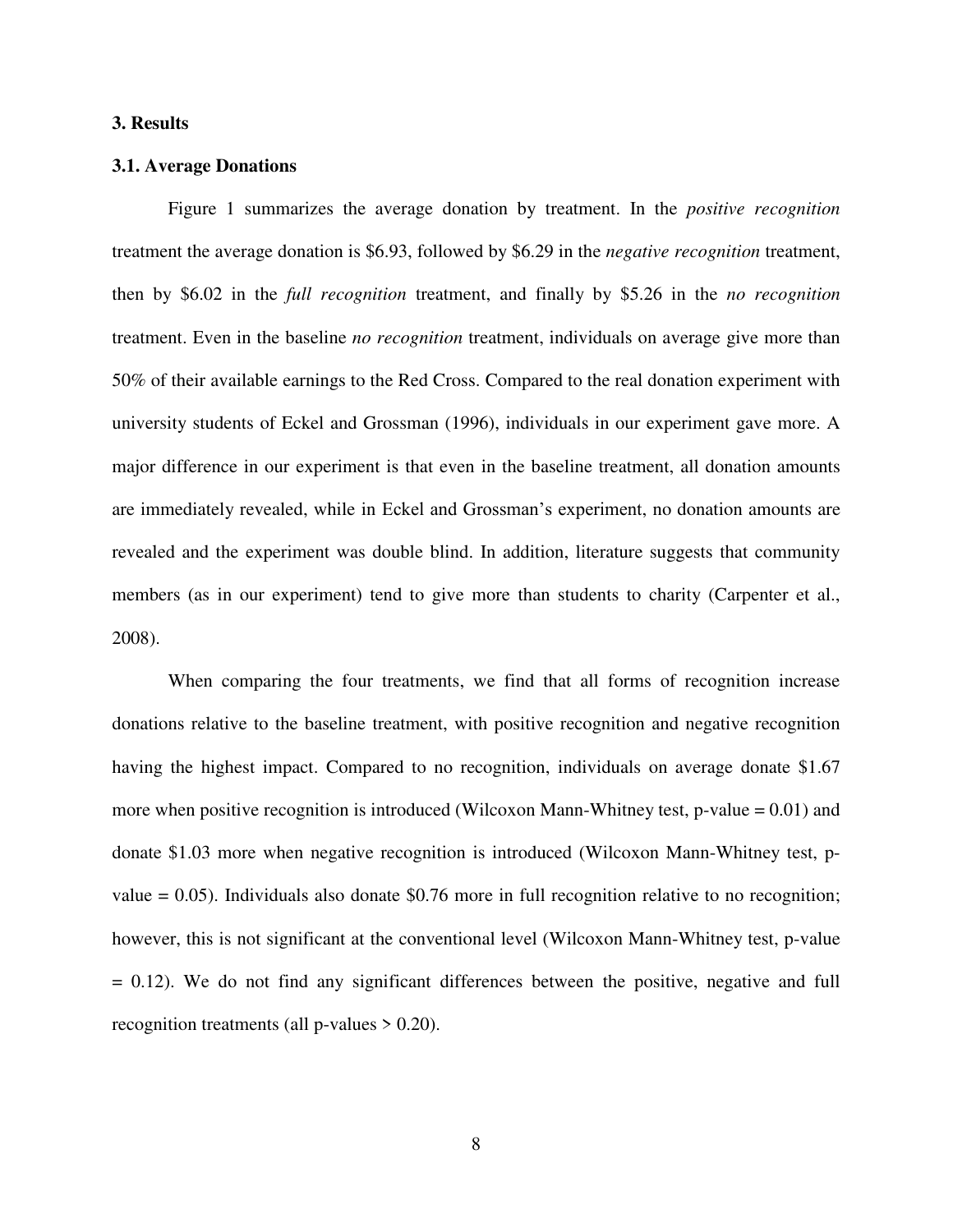### **3.2. Distribution of Donations**

The underlying mechanisms for why positive recognition and negative recognition are so effective are very different. Figure 2 displays the distribution of donations across treatments. There are several interesting patterns that emerge. First, we see anchor points at a gift of \$5 (50% of the endowment, and 25% of total earnings) and \$10 (100% of the endowment, and 50% of total earnings). Second, these anchor points become stronger when recognition is introduced. Under no recognition, 40% of participants donate less than \$5, 28% donate exactly \$5, and 25% donate exactly \$10. Full recognition significantly reduces donations less than \$5 (from 40% to 20%, Fisher's exact test, p-value  $= 0.02$ ) and increases (although not significantly) donations of \$5 (from 28% to 41%, Fisher's exact test, p-value = 0.16). Similarly, negative recognition significantly reduces donations less than \$5 (from 40% to 19%, Fisher's exact test, p-value = 0.02) and increases (although not significantly) donations of \$5 (from 28% to 38%, Fisher's exact test, p-value  $= 0.30$ ). On the other hand, positive recognition does not significantly reduce donations less than \$5 (from  $40\%$  to  $24\%$ , Fisher's exact test, p-value = 0.14), but it significantly increases maximum donations of \$10 (from  $25\%$  to 49%, Fisher's exact test, p-value = 0.01).

In summary, while all recognition treatments result in higher donations than no recognition, as Figure 1 and Figure 2 demonstrate, the underlying reasons for the increase are different. Negative recognition increases donations through discouraging donations lower than \$5, suggesting that participants increase their donations to avoid shame. Positive recognition increases donations by encouraging maximum donations of \$10, suggesting that participants are motivated by prestige.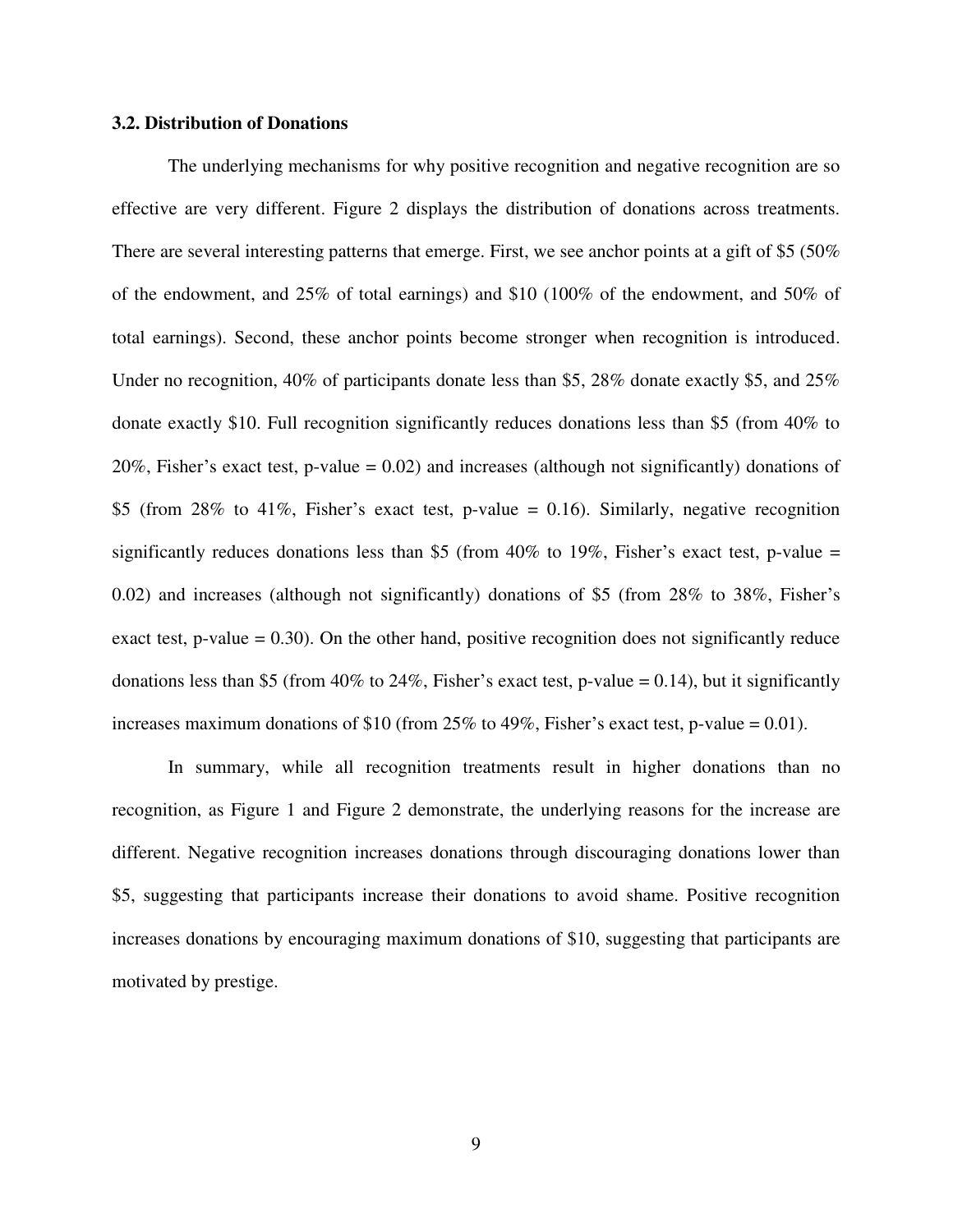### **3.3. Determinants of Giving**

 $\overline{a}$ 

In this section, we examine the determinants of giving by comparing the outcomes to the responses to a questionnaire that was completed at the end of the experiment. The questionnaire included questions about participants' gender, how often they give to their church or charities (Likert scale from  $1 =$  "strongly disagree" to  $5 =$  "strongly agree"), whether it is important how others think about them (Likert scale from  $1 =$  "strongly disagree" to  $5 =$  "strongly agree"), and how they rank themselves on the social ladder (Likert scale from  $1 =$  "at the very bottom" to 10 = "at the very top"). Table 2 shows the summary of participants' responses to these questions. About 72% of our participants are females. On average participants place themselves in the middle of the social ladder.<sup>5</sup> Most commonly participants "agree" with the statement that they regularly give to their church and to other charities. When asked whether it is important what others think of them, participants commonly answer "neither agree, nor disagree."

Next, we explore how characteristics described in Table 2 impact individual donations. Table 3 reports estimation results of different ordinary least squares regressions with robust standard errors. In all regressions the dependent variable is the amount of *donation*. Given our small sample and the fact that all recognition works in the same direction, we combine all recognition treatments. The independent variables in regression (1) are the *recognition* treatment dummy and a *constant*. Consistent with the non-parametric tests, we find that *recognition* significantly increase donations. On average, participants give \$1.13 more when they know that they will be publicly recognized for their donations. In regression (2) we include additional

<sup>&</sup>lt;sup>5</sup> Participants were shown a picture with a ladder and were asked the following question: "Think of this ladder as representing where people stand. At the top of the ladder are the people who are best off – those who have the most money, the most education, and the most respected jobs. At the bottom of the ladder are the people who are the worst off – who have the least money, least education, and the least respected jobs or no job. The higher up you are on the ladder, the closer you are to the people at the very top; the lower you are, the closer you are to the people at the very bottom. Where would you place yourself on this ladder?"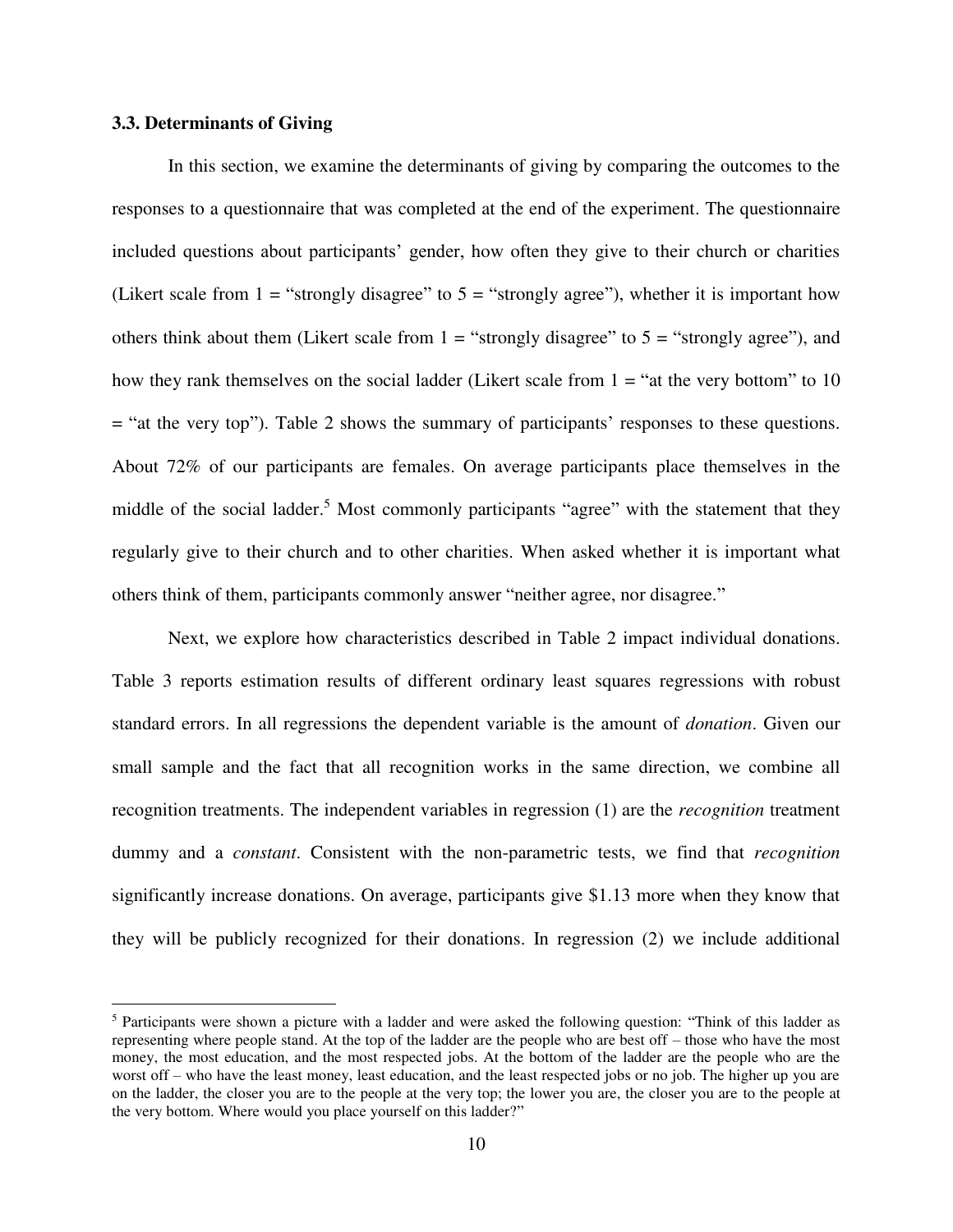controls, and find that *recognition* is still significant and the magnitude is large. Additionally, we find that participants who strongly agree with the statement "I regularly give to charities (excluding church)" donate \$1.23 more to the Red Cross in our experiment (significant *give\_charities* variable), while participants who strongly agree with the statement "I regularly give to my church" donate \$0.98 less in our experiment (marginally significant *give\_church* variable). This suggests that donations to charities and donations to church are substitutes. In regression (3) we add the interactions of *recognition* with other explanatory variables. Interestingly, *recognition* becomes insignificant and the magnitude drops to \$0.05. Examining the results, we see that the effect of *recognition* comes entirely from people who say that it is very important what "others think about them." The interaction *recognition × others\_think* is highly significant and the magnitude is large. An intuitive interpretation is that participants who care about what others think about them are most affected by recognition.

### **4. Discussion and Conclusion**

We conducted a framed field experiment in a suburb of Chicago to investigate how recognition impacts charity donations. We varied recognition in four separate treatments and found that all forms of recognition have a positive impact on increasing donations, with positive recognition and negative recognition having the highest (and statistically significant) impact.

We suggest several reasons for why positive and negative recognitions are so effective at increasing charitable donations. Selective recognition (both positive and negative) creates tournament-like incentives. Recognizing the highest donors activates the desire to seek prestige (a positive prize) from being a high donor (Hollander, 1990; Harbaugh, 1998), thus increasing the proportion of donors who contribute the full amount of their income. Recognizing the lowest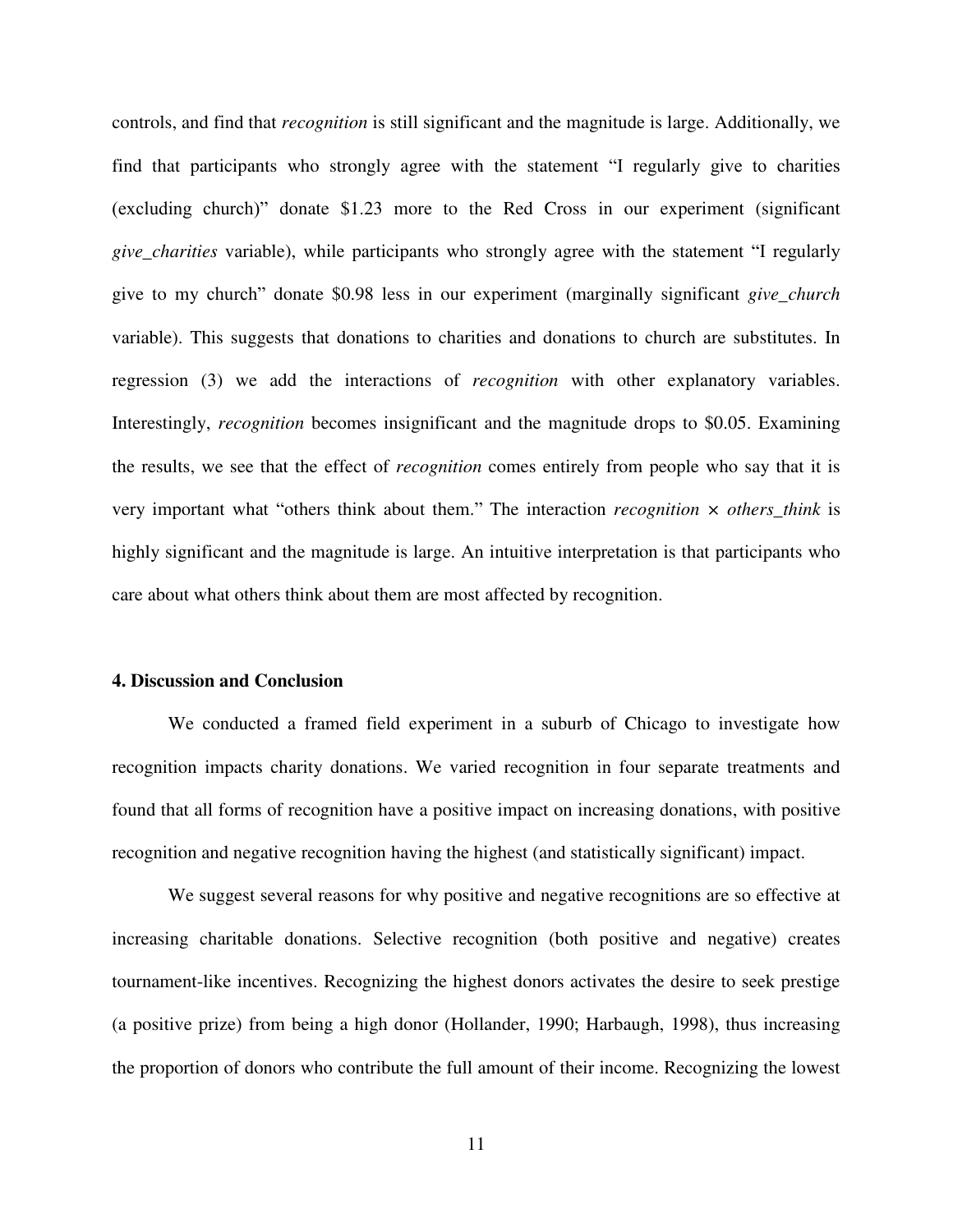donors activates the desire to avoid shame (a negative prize) from being a low donor (Frank, 1988; Gilbert, 1998; Ketelaar, 2004), thus decreasing the proportion of donors who do not contribute (or contribute very little) and increasing the proportion of donors who contribute half of their income. Compared to the full recognition treatment, recognizing only the highest or only the lowest donors singles these donors out and makes their social identities more salient, amplifying prestige or shame (since all attention is focused only on the two donors). Therefore, while all forms of recognition positively impact charitable donations, positive and negative recognition has the most significant effect.

The fact that positive recognition is so effective is surprising, given the recent findings of Samek and Sheremeta (2014), who find that in a laboratory experiment negative recognition increases contributions to the public good while positive recognition does not. There are a number of important differences between our two studies which may explain different findings. First, unlike the public goods game, individual donations do not directly impact the payoffs of the group members who view the recognition information. In the public goods game, participants who are identified as top contributors may be viewed as "suckers", preventing them from contributing to the public goods, while it is not the case with charitable donations to the Red Cross. Moreover, individuals receive no monetary benefit from the amount of total gifts given to the Red Cross, abstracting away from concerns about fairness, inequality-aversion and freeriding, which are important social motivators in public goods games (Ledyard et al, 1995). Finally, our framed field experiment used participants from a suburb of Chicago in the setting that closely resemble a natural setting in which people donate to charities.

The fact that positive recognition matters has been a commonly-held belief (Vesterlund, 2003; Benabou and Tirole, 2006) and it has been supported by previous research (Andreoni and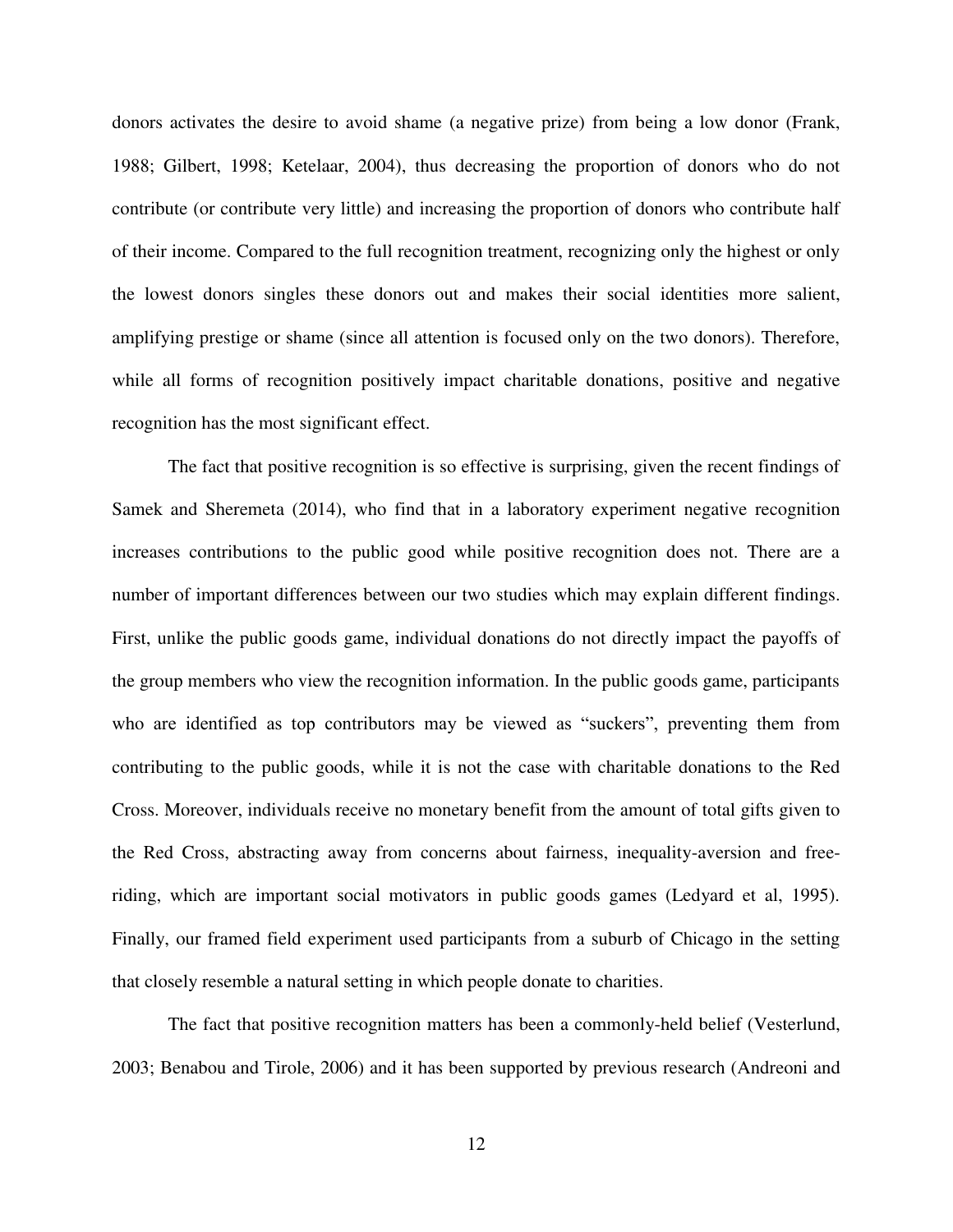Petrie, 2004; Rege and Telle, 2004; Soetevent, 2005; Anderson et al., 2009; Samek and Sheremeta, 2014). However, our results also point out the effectiveness of negative recognition. In our opening example, we quoted a story described in the Chronicle of Higher Education in which two Ivy League universities chose to increase donation amounts from their soon-to-be alumni by "publicizing the names of seniors who don't contribute to their class." This may seem like a controversial strategy (and indeed it generated many debates after the article was published); however, the bottom line is that negative recognition works. Because shame appears to be a powerful motivator to encourage giving, one may ask the question: why do not all social groups, charity organizations and online communities practice displaying the lowest contributors? While these institutions face the problem of increasing contributions, they also face the first-order problem of attracting and retaining contributors. Given the opportunity of free entry and exit, individuals may simply avoid contributing to communal and charity groups that identify the lowest contributors. Therefore, in the long run a negative recognition policy may backfire. We see the long term effects of recognition as a fruitful avenue for the future research.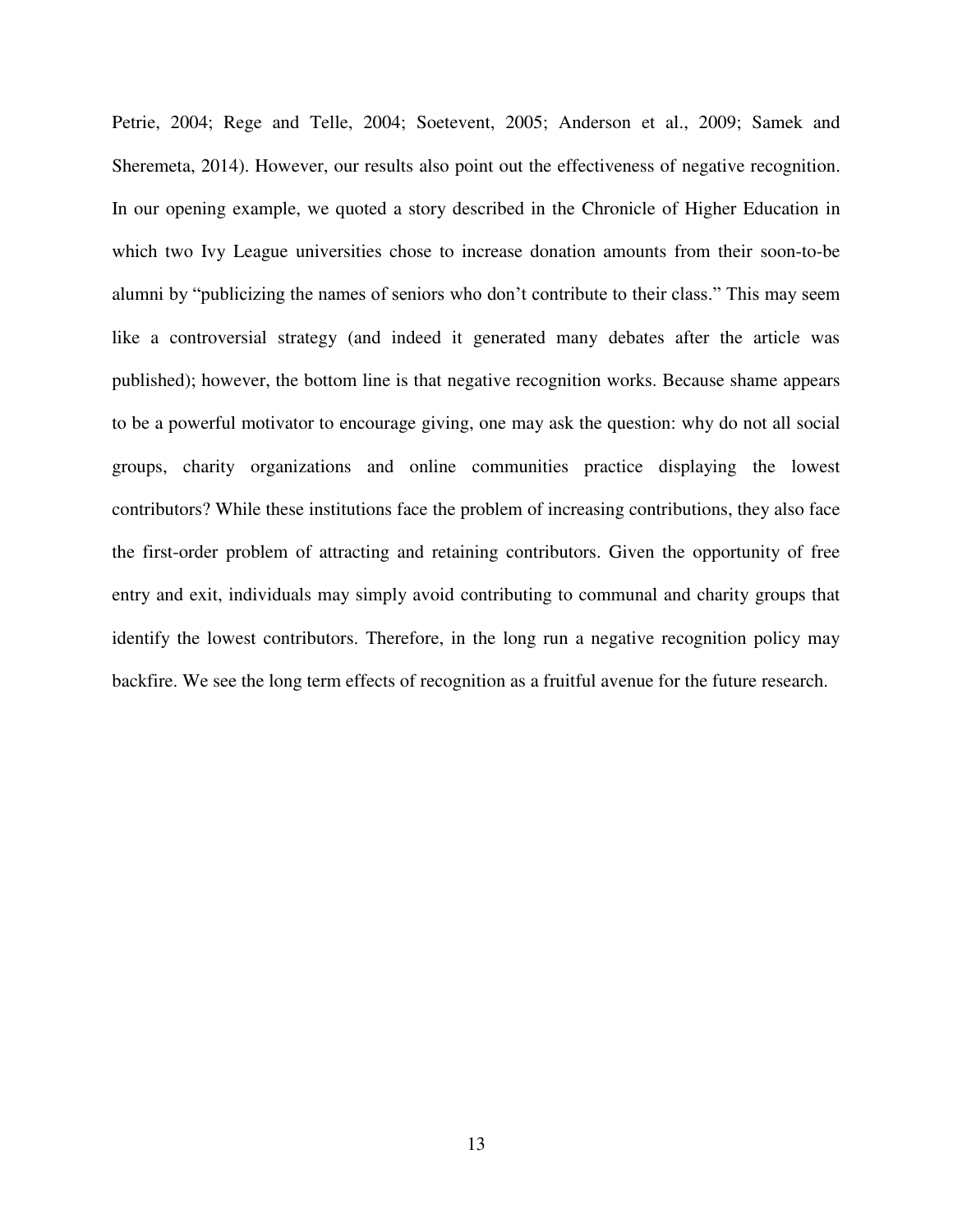### **References**

- Andreoni, J. (1989). Giving with impure altruism: Applications to charity and Ricardian equivalence. Journal of Political Economy, 97, 1447-1458.
- Andreoni, J. (1990). Impure altruism and donations to public goods: A theory of warm-glow giving. Economic Journal, 100, 464-477.
- Andreoni, J., & Petrie, R. (2004). Public goods experiments without confidentiality: A glimpse into fund-raising. Journal of Public Economics, 88, 1605-1623.
- Benabou, R., & Tirole, J. (2006). Incentives and prosocial behavior. American Economic Review, 99, 544-555.
- Bergstrom, T., Blume, L., & Varian, H. (1986). On the private provision of public goods. Journal of Public Economics, 29, 25-49.
- Carpenter, J., Connolly, C., & Myers, C.K. (2008). Altruistic behavior in a representative dictator experiment. Experimental Economics, 11, 282-298.
- Clingingsmith, D., & Sheremeta, R.M. (2015). Status and the demand for visible goods: Experimental evidence on conspicuous consumption. Working Paper.
- Croson, R., & Shang, J. Y. (2008). The impact of downward social information on contribution decisions. Experimental Economics, 11, 221-233.
- Dechenaux, E., Kovenock, D., & Sheremeta, R.M. (2015). A survey of experimental research on contests, all-pay auctions and tournaments. Experimental Economics, 18, 609-669.
- Eckel, C.C., & Grossman, P.J. (1996). Altruism in anonymous dictator games. Games and Economic Behavior, 16, 181-191.
- Edwards, J.T., & List, J.A. (2014). Toward an understanding of why suggestions work in charitable fundraising: Theory and evidence from a natural field experiment. Journal of Public Economics, 114, 1-13.
- Fehr, E., & Schmidt, K.M. (1999). A theory of fairness, competition, and cooperation. Quarterly Journal of Economics, 114, 817-868.
- Frank, R H. (1988). Passions within reason: The strategic role of the emotions: WW Norton & Co.
- Gerber, A.S., Green, D.P., & Larimer, C.W. (2008). Social pressure and voter turnout: Evidence from a large-scale field experiment. American Political Science Review, 102, 33-48.
- Gilbert, P. (1998). What is shame? Some core issues and controversies. In P. Gilbert & B. Andrews (Eds), Shame: Interpersonal behaviour, psychopathology and culture (pp. 3-38). New York: Oxford University Press.
- Gneezy, U., Keenan, E.A., & Gneezy, A. (2014). Avoiding overhead aversion in charity. Science, 346(6209), 632-635.
- Harbaugh, W.T. (1998). The prestige motive for making charitable transfers. American Economic Review, 88, 277-282.
- Harbaugh, W.T., Mayr, U., & Burghart, D.R. (2007). Neural responses to taxation and voluntary giving reveal motives for charitable donations. Science, 316(5831), 1622-1625.
- Harrison, G. W., & List, J. A. (2004). Field experiments. Journal of Economic Literature, 42, 1009-1055.
- Hollander, H. (1990). A social exchange approach to voluntary cooperation. American Economic Review, 80, 1157-1167.
- Jones, D., & Linardi, S. (2014). Wallflowers: Experimental evidence of an aversion to standing out. Management Science, 60, 1757-1771.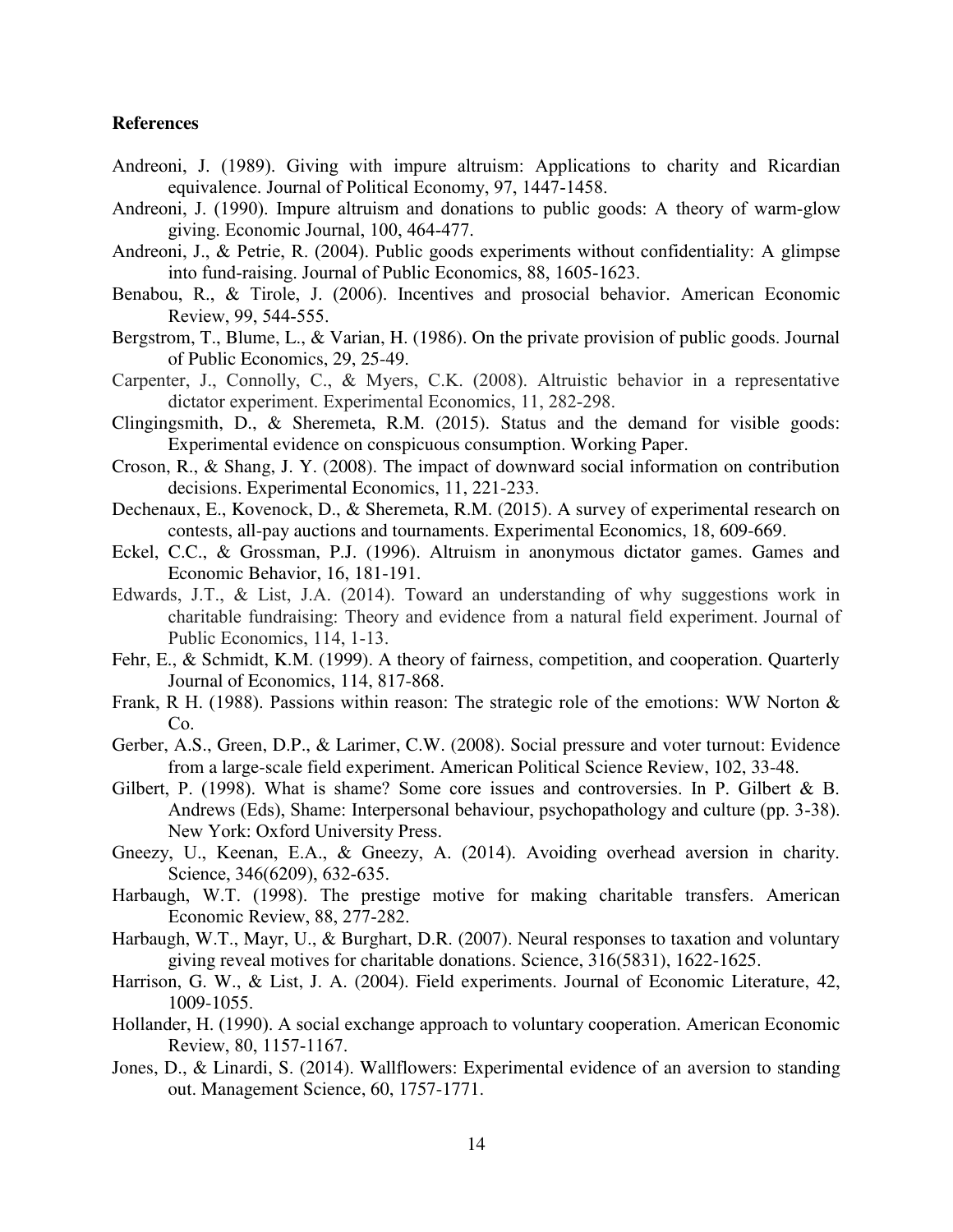- Karlan, D., & McConnell, M.A. (2014). Hey look at me: The effect of giving circles on giving. Journal of Economic Behavior and Organization, 106, 402-412.
- Ketelaar, T. (2004). Ancestral emotions, current decisions: Using evolutionary game theory to explore the role of emotions in decision-making. In C. Crawford  $\& C$ . Salmon (Eds.), Darwinism, public policy and private decisions (pp. 145–168). Mahwah, NJ: Erlbaum.
- Lacetera, N. & Macis, M. (2010). Social image concerns and prosocial behavior: Field evidence from a nonlinear incentive scheme. Journal of Economic Behavior and Organization, 76, 225-237.
- Ledyard, J. (1995). Public goods: A survey of experimental research. In J. Kagel and A.E. Roth (Eds.) Handbook of Experimental Economics, Princeton, NJ.
- Mago, S., Samek, A., & Sheremeta, R.M. (2015). Facing your opponents: Social identification and information feedback in contests. Journal of Conflict Resolution, forthcoming.
- Rabin, M. (1993). Incorporating fairness into game theory and economics. American Economic Review, 83, 1281-1302.
- Rege, M., & Telle, K. (2004). The impact of social approval and framing on cooperation in public good situations. Journal of Public Economics, 88, 1625-1644.
- Samek, A.S., & Sheremeta, R.M. (2014). Recognizing contributors: An experiment on public goods. Experimental Economics, 17, 673-690.
- Shang, J., & Croson, R. (2009). A field experiment in charitable contribution: The impact of social information on the voluntary provision of public goods. Economic Journal, 119, 1422-1439.
- Sheremeta, R.M. (2013). Overbidding and heterogeneous behavior in contest experiments. Journal of Economic Surveys, 27, 491-514.
- Sheremeta, R.M. (2015). Behavioral dimensions of contests. In Congleton, R.D., Hillman, A.L., (Eds.), Companion to political economy of rent seeking, London: Edward Elgar.
- Sheremeta, R.M. (2016). Impulsive behavior in competition: Testing theories of overbidding in rent-seeking contests. Working Paper.
- Soetevent, A. (2005). Anonymity in giving in a natural context- a field experiment in 30 churches. Journal of Public Economics, 89, 2301-2323.
- Vesterlund, L. (2003). The informational value of sequential fundraising. Journal of Public Economics, 87, 627-657.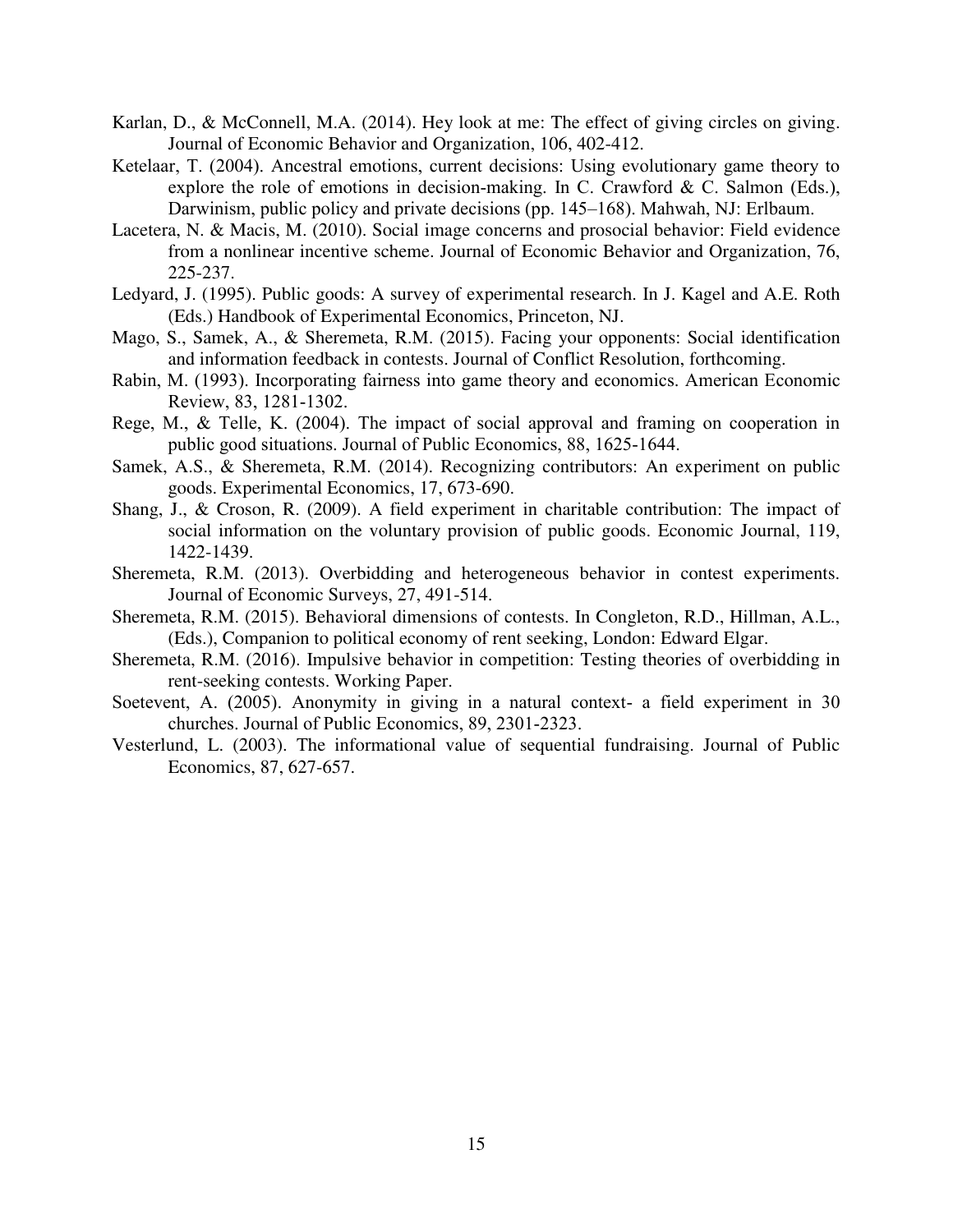| Treatment                   | Display of Donation | Linking Identities | Number of   | Number of |
|-----------------------------|---------------------|--------------------|-------------|-----------|
|                             | Amounts             | to Donations       | Individuals | Groups    |
| No Recognition              | <b>Yes</b>          | None               |             |           |
| <b>Full Recognition</b>     | Yes                 | All                | 51          |           |
| <b>Negative Recognition</b> | Yes                 | Lowest Two         | 52          |           |
| Positive Recognition        | Yes                 | Highest Two        | 45          |           |

### **Table 1: Summary of Treatments**

### **Table 2: Responses of Participants**

| Ouestion                                         | Measure      | Mean | Min | Median | Max |
|--------------------------------------------------|--------------|------|-----|--------|-----|
| Are you male or female?                          | Indicator    | 0.72 |     |        |     |
| Where would you place yourself on a ladder?      | Likert scale | 5.27 |     |        | 10  |
| What others think of me is very important to me  | Likert scale | 3.10 |     |        |     |
| I regularly give to my church                    | Likert scale | 4.05 |     |        |     |
| I regularly give to charities (excluding church) | Likert scale | 3.74 |     |        |     |

### **Table 3: Regression of Individual Donations on Determinants of Giving**

| Dependent variable, donation                | $\left(1\right)$ | (2)       | (3)       |
|---------------------------------------------|------------------|-----------|-----------|
| recognition                                 | $1.13**$         | $1.17**$  | 0.05      |
| [1 if recognition treatment]                | (0.50)           | (0.55)    | (2.07)    |
| others_think                                |                  | 0.71      | $-1.89**$ |
| [1 if strongly agree]                       |                  | (0.70)    | (0.92)    |
| female                                      |                  | $-0.05$   | $-1.59$   |
| [1 if female]                               |                  | (0.60)    | (1.04)    |
| ladder                                      |                  | $-0.13$   | $-0.22$   |
| [how high on the ladder]                    |                  | (0.13)    | (0.25)    |
| give_church                                 |                  | $-0.98*$  | $-0.91$   |
| [1 if strongly agree]                       |                  | (0.70)    | (0.92)    |
| give_charities                              |                  | $1.23**$  | 1.55      |
| [1 if strongly agree]                       |                  | (0.60)    | (1.26)    |
| $recognition \times others_think$           |                  |           | 3.49***   |
| [interaction term]                          |                  |           | (1.19)    |
| recognition x female                        |                  |           | $2.25*$   |
| [interaction term]                          |                  |           | (1.27)    |
| recognition x ladder                        |                  |           | 0.14      |
| [interaction term]                          |                  |           | (0.29)    |
| $recognition \times give_{\textit{church}}$ |                  |           | $-0.04$   |
| [interaction term]                          |                  |           | (1.26)    |
| $recognition \times give_{\_}$ charities    |                  |           | $-0.30$   |
| [interaction term]                          |                  |           | (1.46)    |
| constant                                    | $5.26***$        | $4.72***$ | 5.46***   |
| [constant term]                             | (0.43)           | (1.03)    | (1.76)    |
| Observations                                | 205              | 164       | 164       |

Notes: \*\*\* p<0.01, \*\* p<0.05, \* p<0.10. Robust standard errors are in parentheses.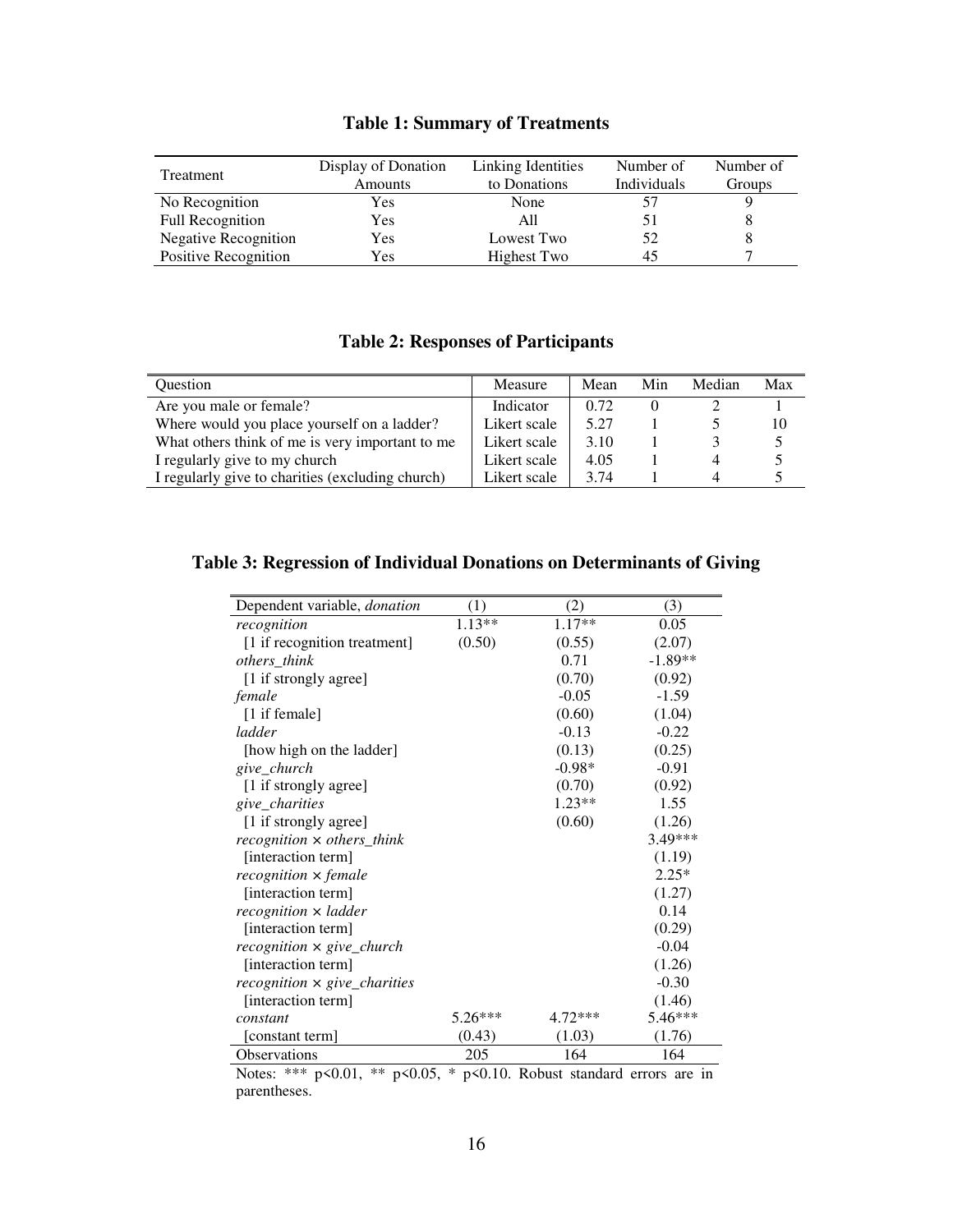



Note: The error bars represent the standard error of the mean.



**Figure 2: Distribution of Donations by Treatment**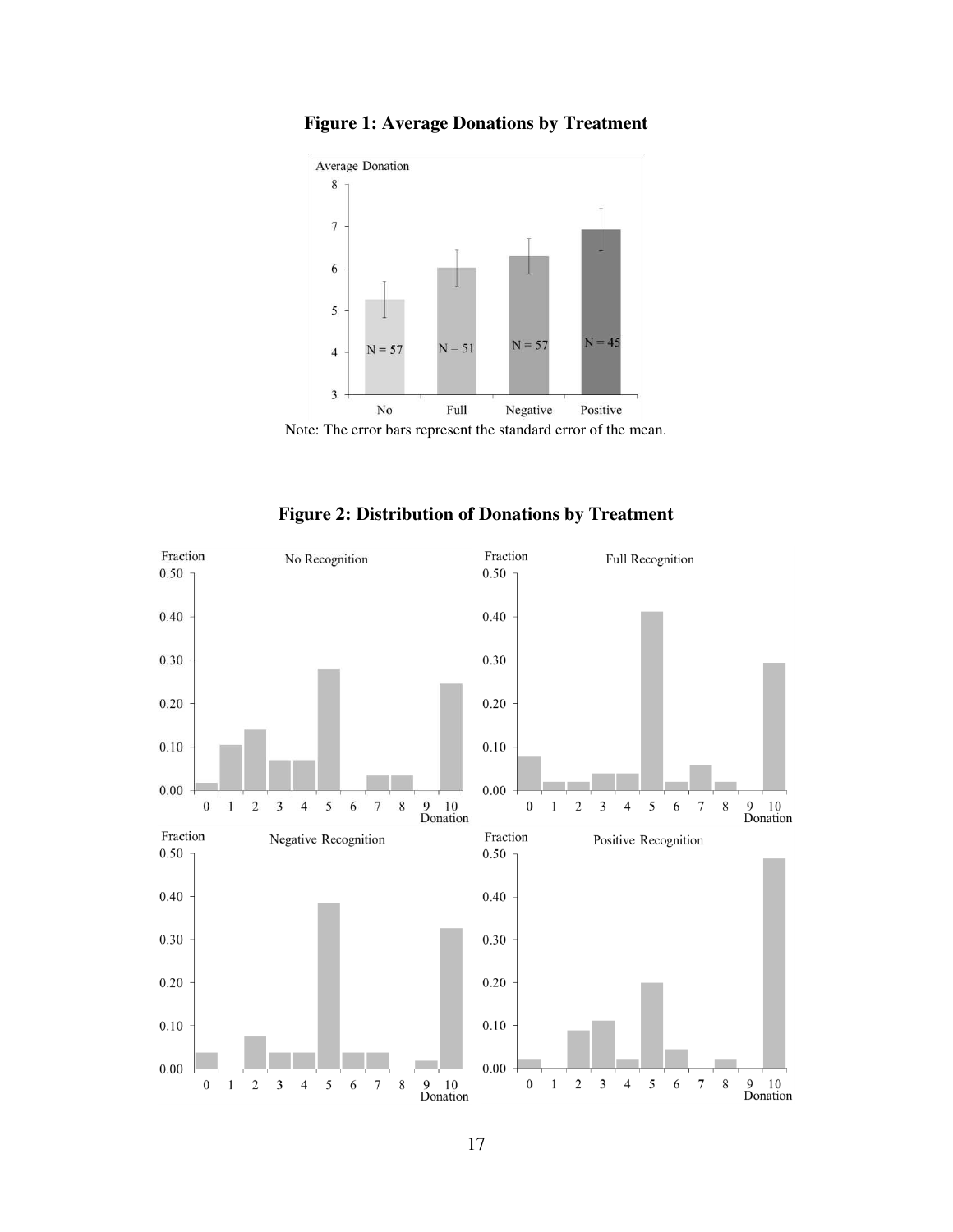### **Appendix: Instructions**

### **Welcome!**

Welcome to the activity. To thank you for coming, I'm going to hand out your \$10 show up payment to you now.

In this activity we want to see the choices that people make. You will be making choices on your own and in private. So it is very important that you remain silent and do not try to look at other people's choices. If you have any questions, please raise your hand and I will come answer your questions in private.

First, to prepare for the activity, please write your FIRST and LAST name on both sides of your nametag and clip it on the front of your privacy box like this. I will come around and record the names of everyone in the group on my record sheet.

### **ACTIVITY INSTRUCTIONS**

### **What will we be doing?**

In the activity, you are going to get an additional \$10. You are going to decide how much to keep for yourself, and how much to give to the American Red Cross. You may keep all, some or none of the money for yourself or give none, some or all of the money to the Red Cross. It is completely up to you. You will only make this decision once.

### **Here is some information about the American Red Cross**

*The Red Cross is a charity organization led by volunteers, and provides relief to victims of disaster and helps people prevent, prepare for, and respond to emergencies. For example, in the past few months, the Red Cross helped by offering shelter to people* 



*when their homes were destroyed due to high winds and flooding this month. Donations help the Red Cross provide food, water and medical supplies to different parts of the world in times of need.* 

You will get two envelopes, \$10 in \$1 bills and a record sheet.

You will put the dollars that you want to keep in the blue envelope that says, "keep." You will put dollars that you want to give to the Red Cross in the red envelope that says, "give."

Please also write down the amount you chose to give on your record sheet.

What you keep or give is completely up to you, we just want to know what choice *you* would make. Take your time in making your decision, we won't go on until everyone is finished.

### **What happens when everyone is finished?**

Do not seal your envelopes yet. I will come around and **I will count up the number of dollars in your red "give" envelope,** check to make sure it is correctly written on your record sheet, and write that down next to your name on my record sheet. So please keep your "give" envelope out. Next, I will ask you to seal your "give" envelope and drop it in this Red Cross box.

After I recorded everyone's gift, I'm going to write down on the flip chart at the front of the room the **amounts** that **each person gave**, starting with the highest gift and ending with the lowest gift. All gift amounts will be listed, including \$0 gifts. I'll also add up the total gift of the group and write it on the bottom.

### [TREATMENT SPECIFIC INSTRUCTIONS]

**None**